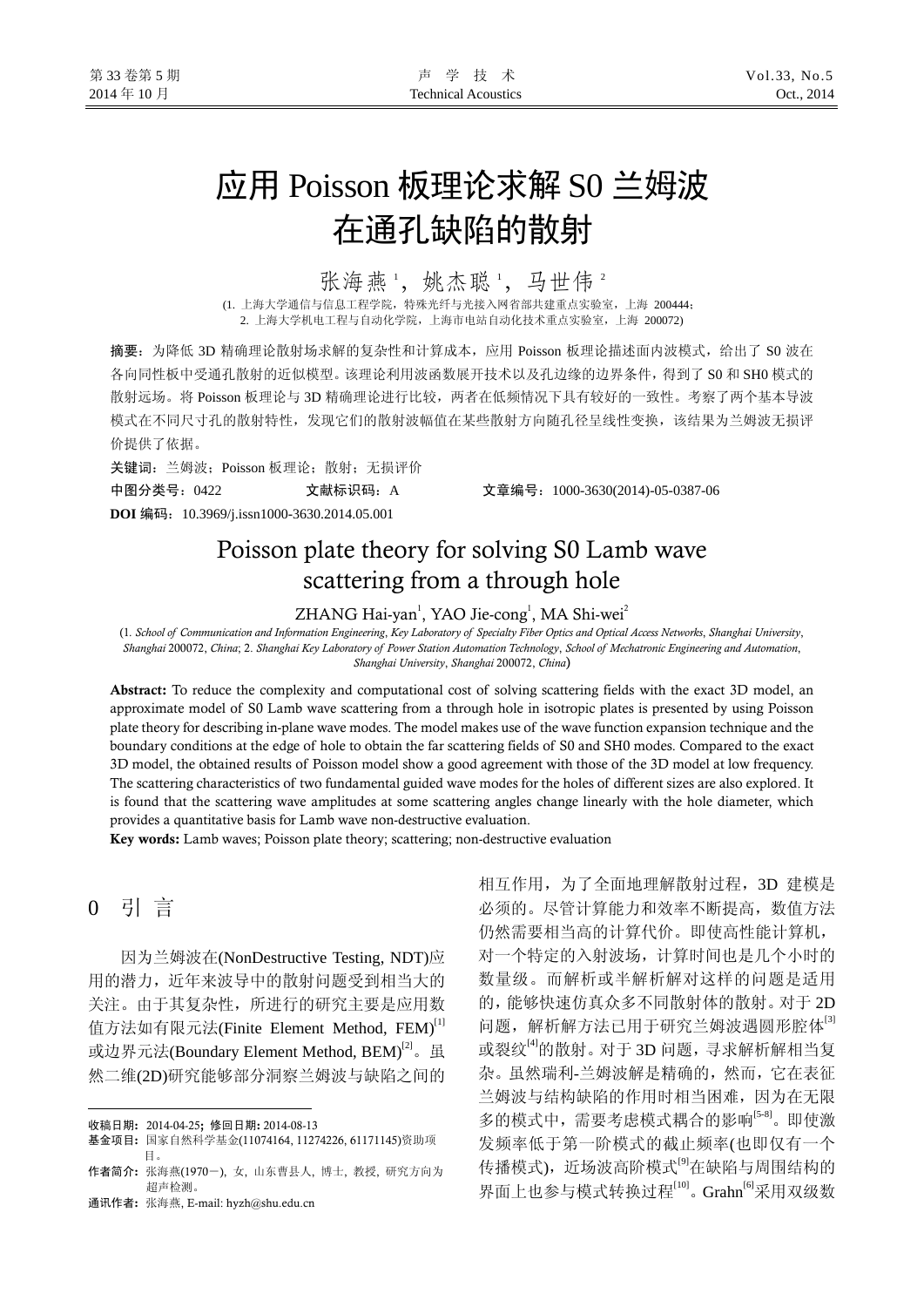波函数展开法,给出了部分穿透孔的数值解,发现 为了实现收敛,需要大量的兰姆波模式。例如,在 第二个弯曲模式的 1/3 倍截止频率这样低的频率, 计算中需要 9 个兰姆波模式[11]。对于更高的频率, 在展开式中将会有更多项,这样将导致很慢的收敛 率。因此,要求寻找计算上更有效的求解方法。

作为对兰姆波精确解的替代,各种近似板理 论,如 Kane-Mindlin 膨胀形变(extensional deformation)理论[12]以及 Mindlin 板弯曲理论[13], 无论是 对称和反对称模式,都已可以很精确地描述兰姆波 的频散特性,达到了第二个弯曲模式的截止频率<sup>[14]</sup>。 在低频限制下,对于膨胀波(S0 波),Mindlin 板理 论退化到 Poisson 板理论,对于弯曲波(A0 波), Mindlin 板理论退化到 Kirchhoff 板理论。Mckeon 和 Hinders[15]采用 Mindlin 板理论,考察了 S0 波与 各种尺寸孔的散射特征。对点源激发的 S0 波, 证 实了当孔的尺寸大于波束尺寸时,散射的影响很重 要,解释了铝板中大缺陷孔平行投影层析成像中存 在星状条纹图案赝像的原因,文中的理论和散射求 解方法对发展兰姆波衍射层析成像具有重要作用。

本文基于 Poisson 板理论,研究了入射的 S0 平 面波与圆形通孔缺陷之间的相互作用。由于所考虑 的问题是 3D 问题, 散射场中也包含 SH 波。又因 为入射场关于板中面是对称的,散射体也是对称 的, 在低频时, 散射场中仅包含对称的 S0 和 SH0 模式,文中对这两种模态的散射特性进行了研究, 并与 Diligent 的 3D 精确理论<sup>[5]</sup>进行比较。给出了这 两个模式位移散射场的远场方向图,研究了激发频 率和缺陷尺寸对散射结果的影响,希望能为兰姆波 无损检测提供一些理论指导。

### 1 问题描述

考虑入射的 S0 平面波遇到圆形通孔缺陷的散 射。几何模型如图 1 所示,板的厚度为 2*h*,通孔的 半径为 *a*,坐标系统原点位于通孔的中心。考虑时 谐状态,省略时间因子exp(-iωt), 其中ω表示角频 率,*t* 表示时间。

## 2 Poisson 板理论

#### 2.1 基本方程

Poisson 板理论是描述膨胀运动的低阶近似板 理论。其位移场是由两个标量势场 φ、 ν 控制, 在 固定频率下,两者满足亥姆霍兹(Helmholtz)方程:



其中:  $k_l^2 = \frac{\omega^2}{c_l^2}$  $k_l^2 = \frac{a}{c}$  $=\frac{\omega}{c_l^2}$ ,  $c_l^2 = \frac{E}{\rho(1-v^2)}$  $c_i^2 = \frac{E}{\rho(1 - v^2)}$ ,  $k_t = \frac{\omega^2}{c_t^2}$  $k_{i} = \frac{a}{c}$  $=\frac{\omega}{c_{i}^{2}}$ ,  $c_{i}^{2}=\frac{E}{2\rho(1+\nu)}$  $c_t^2 = \frac{E}{2\rho(1+\nu)}$ ,  $\rho$ 为密度,  $E$  和  $\nu$  为杨氏模量和泊松比。

图 2 给出了 Poisson 板理论与 3D 精确理论频散 曲线的比较。Poisson 板理论的 在低频时与 S0 模 *l c* 式重合, Poisson 板理论的  $c_{\textit{i}}$  在整个频率范围内与 SH0 模式重合。在低于 S1 模式的截止频率(频厚积 约为 2.8 MHz · mm), S0 和 SH0 是 3D 精确理论中 的传播模式,它们对波场的贡献最大,其它非传播 模式(凋零波,波数为复数)相对于这两个模式对波 场的贡献较小。因此,在与这两个模式重合的频率 范围内,Poisson 板理论可以作为 3D 精确理论的一 种近似替代。





Fig.2 Dispersion curves of the Poisson theory (dash lines) compared to the exact 3D theory (solid lines)

$$
\begin{aligned}\n&\text{本x} + \text{x} + \text{y} + \text{y} + \text{y} + \text{y} + \text{y}\n\end{aligned}
$$
\n
$$
\sigma_{rr} = \frac{E}{1 - \nu^{2}} (\varepsilon_{rr} + \nu \varepsilon_{\theta\theta}), \quad \sigma_{r\theta} = \frac{E}{2(1 + \nu)} (2\varepsilon_{r\theta}) \qquad (2)
$$

$$
\varepsilon_{rr} = \frac{\partial u_r}{\partial r}, \quad \varepsilon_{\theta\theta} = \frac{u_r}{r} + \frac{1}{r} \frac{\partial u_\theta}{\partial \theta}, \quad 2\varepsilon_{r\theta} = \frac{\partial u_\theta}{\partial r} - \frac{u_\theta}{r} + \frac{1}{r} \frac{\partial u_r}{\partial \theta} \tag{3}
$$
  
式(3)中的位移用勢^\n
$$
\mathbb{R} \to \mathbb{R}
$$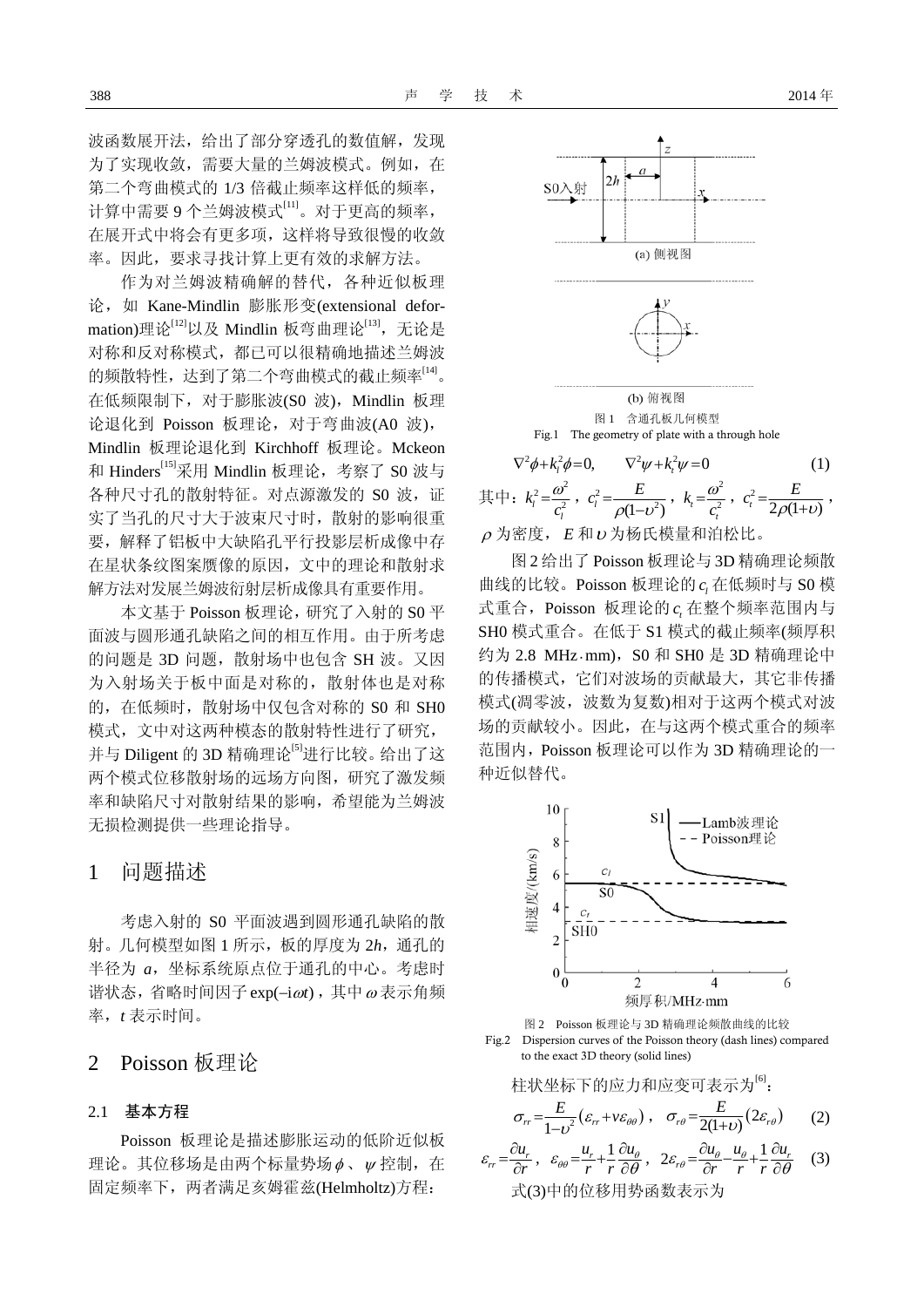$$
u_r = \frac{\partial \phi}{\partial r} + \frac{1}{r} \frac{\partial \psi}{\partial \theta}, \quad u_{\theta} = \frac{1}{r} \frac{\partial \phi}{\partial \theta} - \frac{\partial \psi}{\partial r}
$$
  
\n
$$
\stackrel{\text{def}}{\Leftrightarrow} \stackrel{\rightarrow}{\text{def}}(2) \sim (4), \quad \overline{\text{H}} \stackrel{\text{def}}{\llcorner} \frac{\partial \phi}{\partial \theta}.
$$
 (4)

$$
\sigma_{rr} = \frac{E}{1 - \nu^2} \left[ \frac{\partial^2 \phi}{\partial r^2} + \nu \left( \frac{1}{r} \frac{\partial \phi}{\partial r} + \frac{1}{r^2} \frac{\partial^2 \phi}{\partial \theta^2} \right) \right] +
$$
  

$$
\frac{E}{1 + \nu} \left[ \frac{1}{r} \frac{\partial^2 \psi}{\partial r \partial \theta} - \frac{1}{r^2} \frac{\partial \psi}{\partial \theta} \right]
$$
(5a)

$$
1+\nu\left[r\frac{\partial r\partial\theta}{r^2}\frac{\partial \theta}{\partial \theta}\right]
$$
\n
$$
\sigma_{r\theta} = \frac{E}{1+\nu}\left[\frac{1}{r}\frac{\partial^2 \phi}{\partial r\partial \theta} - \frac{1}{r^2}\frac{\partial \phi}{\partial \theta}\right] +
$$
\n
$$
\frac{E}{2(1+\nu)}\left[-\frac{\partial^2 \psi}{\partial r^2} + \left(\frac{1}{r}\frac{\partial \psi}{\partial r} + \frac{1}{r^2}\frac{\partial^2 \psi}{\partial \theta^2}\right)\right]
$$
\n(5b)

2.2 波场展开

S0 平面波入射时,入射场用势函数表示为:

$$
\phi^{\text{inc}} = e^{ik_j x} = e^{ik_j r \cos \theta} = \sum_{m=-\infty}^{\infty} i^m J_m(k_j r) e^{im\theta}, \quad \psi^{\text{inc}} = 0 \quad (6)
$$

将式(6)代入式(5),可得

$$
\sigma_{rr}^{inc} = \frac{Ei^{m}}{(1-v^{2})} \left[ k_{i}^{2} J_{m}^{''}(k_{i}r) + \frac{vk_{i}}{r} J_{m}^{'}(k_{i}r) - \frac{vm^{2}}{r^{2}} J_{m}(k_{i}r) \right] (7a)
$$

$$
\sigma_{r\theta}^{inc} = \frac{Ei^{m+1}m}{1+v} \left[ \frac{k_{i}}{r} J_{m}^{'}(k_{i}r) - \frac{1}{r^{2}} J_{m}(k_{i}r) \right] (7b)
$$

$$
\sigma_{r\theta}^{\pi} = \frac{1}{1+\nu} \left[ \frac{1}{r} J_m(k_1 r) - \frac{1}{r^2} J_m(k_1 r) \right]
$$
(7b)

在散射场区域,方程(1)的解为

$$
\phi^{\text{scat}}(r,\theta) = \sum_{m=-\infty}^{\infty} a_m H_m(k_i r) e^{im\theta}
$$
 (8a)

$$
\psi^{\text{scat}}(r,\theta) = \sum_{m=-\infty}^{\infty} b_m H_m(k_r r) e^{im\theta}
$$
 (8b)

 $a_{\scriptscriptstyle{\text{m}}}$ 与 $b_{\scriptscriptstyle{\text{m}}}$ 为散射场的展开系数,可利用在缺陷 处的边界条件求出。

将式(8)代入式(5),可得

$$
\sigma_{rr}^{\text{scat}} = \frac{E a_m}{(1 - v^2)} \left[ H_m''(k_i r) k_i^2 + \frac{v k_i}{r} H_m'(k_i r) - \frac{v m^2}{r^2} H_m(k_i r) \right] + \frac{E i m b_m}{(1 + v)} \left[ \frac{k_T}{r} H_m'(k_r r) - \frac{1}{r^2} H_m(k_r r) \right] \tag{9a}
$$
\n
$$
\sigma_{r\theta}^{\text{scat}} = \frac{E i m a_m}{1 + v} \left[ \frac{k_i}{r} H_m'(k_i r) - \frac{1}{r^2} H_m(k_i r) \right] - \frac{E b_m}{2(1 + v)} \left[ k_i^2 H_m''(k_r r) - \frac{k_T}{r} H_m'(k_r r) + \frac{m^2}{r^2} H_m(k_r r) \right] \tag{9b}
$$

2.3 边界条件

同 3D 精确理论类似, 在孔边缘  $r = a$  处的边界 条件为:

$$
\sigma_{rr}^{\text{inc}} + \sigma_{rr}^{\text{scat}} = 0 \tag{10a}
$$

$$
\sigma_{r\theta}^{\text{inc}} + \sigma_{r\theta}^{\text{scat}} = 0 \tag{10b}
$$

方程(8)中的展开系数可通过式(10)确定。对每 一个 *m* 值,含有两个未知数的系统方程用矩阵形式 表示为

$$
\begin{bmatrix} \alpha_{11} & \alpha_{12} \\ \alpha_{21} & \alpha_{22} \end{bmatrix} \begin{bmatrix} a_m \\ b_m \end{bmatrix} = \begin{bmatrix} \beta_1 \\ \beta_2 \end{bmatrix} \tag{11}
$$

式(11)中的  $\alpha_{i}$ , (*i*, *j*=1,2)、  $\beta_{i}$  (*i*=1,2) 见后面附录。

## 3 数值计算

数值示例中所用的材料为刚板,其材料参数 为: 杨氏模量  $E=210$  GPa, 泊松比  $\nu$ =0.3, 或 Lamé 常数  $λ = 121.2$  GPa,  $μ = 80.8$  GPa, 密度  $ρ = 8100$  $kg/m^3$  .

数值分析中的无量纲参数为:入射场的波数 *k* 与孔半径的乘积 *ka*(*k* 为入射的 S0 模式的波数,这 里  $k=k$ , ), 归一化频率 Ω=ωh/c, 孔半径 a/h 。

文献[5]给出了 Poisson 板理论和 Diligent 的 3D 精确理论在不同频率、不同孔径时两种基本对称模 式的位移远场散射方向图,并对其结果进行了比 较。散射波的位移远场幅值定义为

 $U_i^{\infty}(\theta) = |u_i(r, \theta)| \sqrt{r/h}, \quad r \to \infty, \quad i = r, \theta$  (12) 其中 $U_r^\infty$ 和 $U_\theta^\infty$ 分别相应于 S0 和 SH0 模式。表达式 中的  $\sqrt{\frac{r}{h}}$  项是为了校正波场随距离散射体传播距 离增加而引起的几何衰减。

#### 3.1 频率变化对散射场的影响

图 3 和图 4 给出了 S0 和 SH0 的位移散射远场

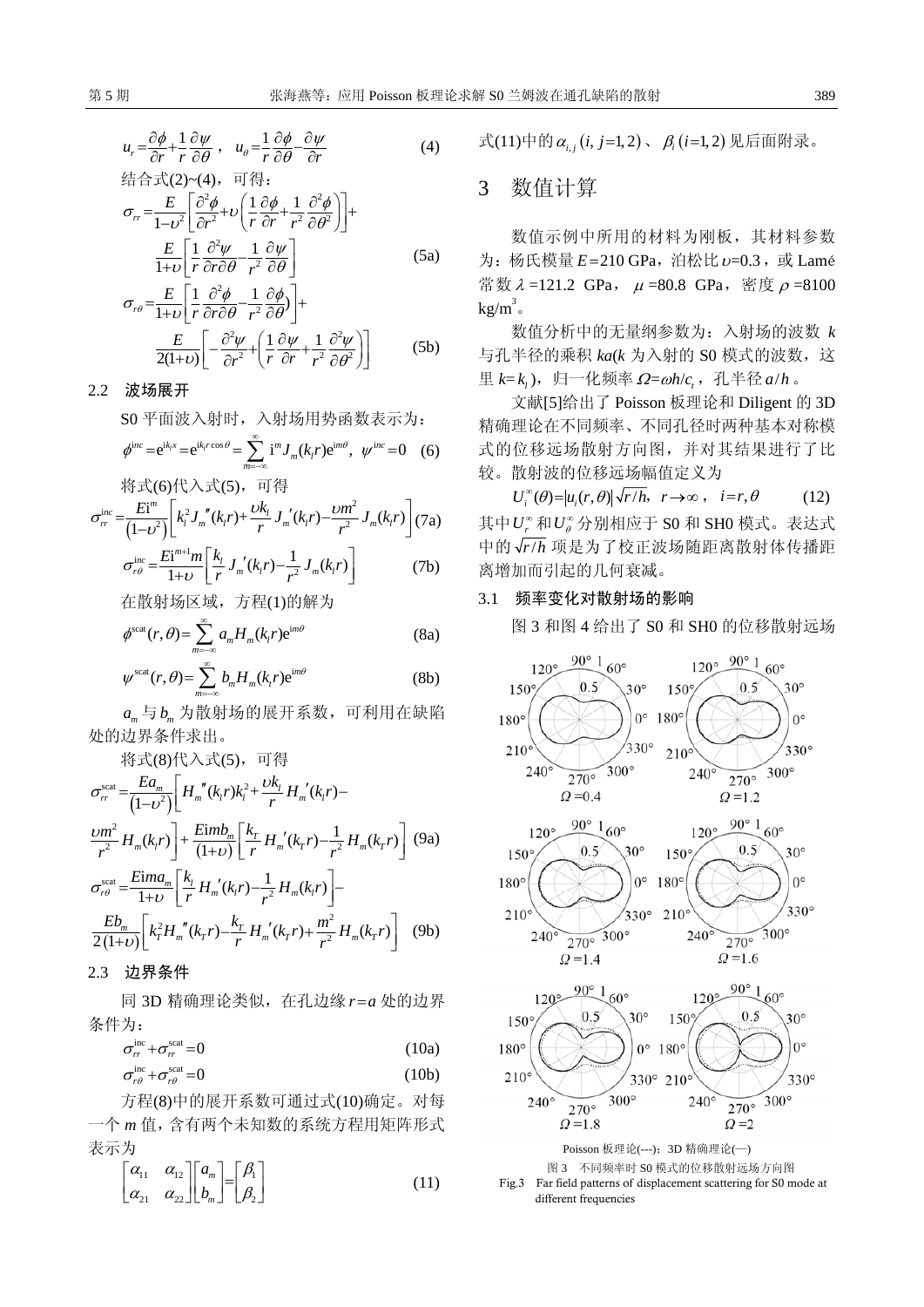

Fig.4 Far field patterns of displacement scattering for SH0 mode at different frequencies

方向图,其中,*ka*=1( *a*≈λ/6 ,<sup>λ</sup> 为入射波的波长)。 可以看到,随频率(更确切地说,频厚积)增加, Poisson 板理论偏离 3D 精确理论的变化情况。低频 时, Ω≤0.4, 两个理论模型具有完好的一致性。随 着频率增加, 两者间逐渐分离, 当 $\Omega$ =1.2 时, Poisson 板理论与 3D 精确理论的偏差较小。但随着频率继 续增大,Poisson 板理论在形状上与 3D 精确理论的 差异逐渐增大。对不同的孔径,如 *ka=*2(a≈λ/3), 随着频率变化,这两个理论具有类似的变化趋势, 只不过它们出现偏离时的频率可能不同,这里不再 给出。

#### 3.2 缺陷尺寸对散射场的影响

既然 Poisson 板理论在低频情况下可以作为 3D 精确理论的替代,我们可以在低频时采用 Poisson 板理论研究散射体(缺陷)变化对散射场的影响,以 便对缺陷进行评价,这将大大简化计算。图 5 和图 6 给出了 Ω=0.4,不同 ka 值时的 S0 和 SH0 模式的 位移散射远场方向图。可以看到,散射的 S0 波主 要集中在前向(0°)和后向(180°)(图 5),而散射的 SH0 波主要集中在横向方向(90°~150°,210°~270°)(图 6)。随着 *ka* 增大,S0 波越来越集中在前向,且具



图 5 <sup>Ω</sup> =0.4 ,不同 *ka* 值时 S0 模式的位移散射远场方向图 Fig.5 Far field patterns of displacement scattering for S0 mode at  $\Omega = 0.4$  for different *ka* values



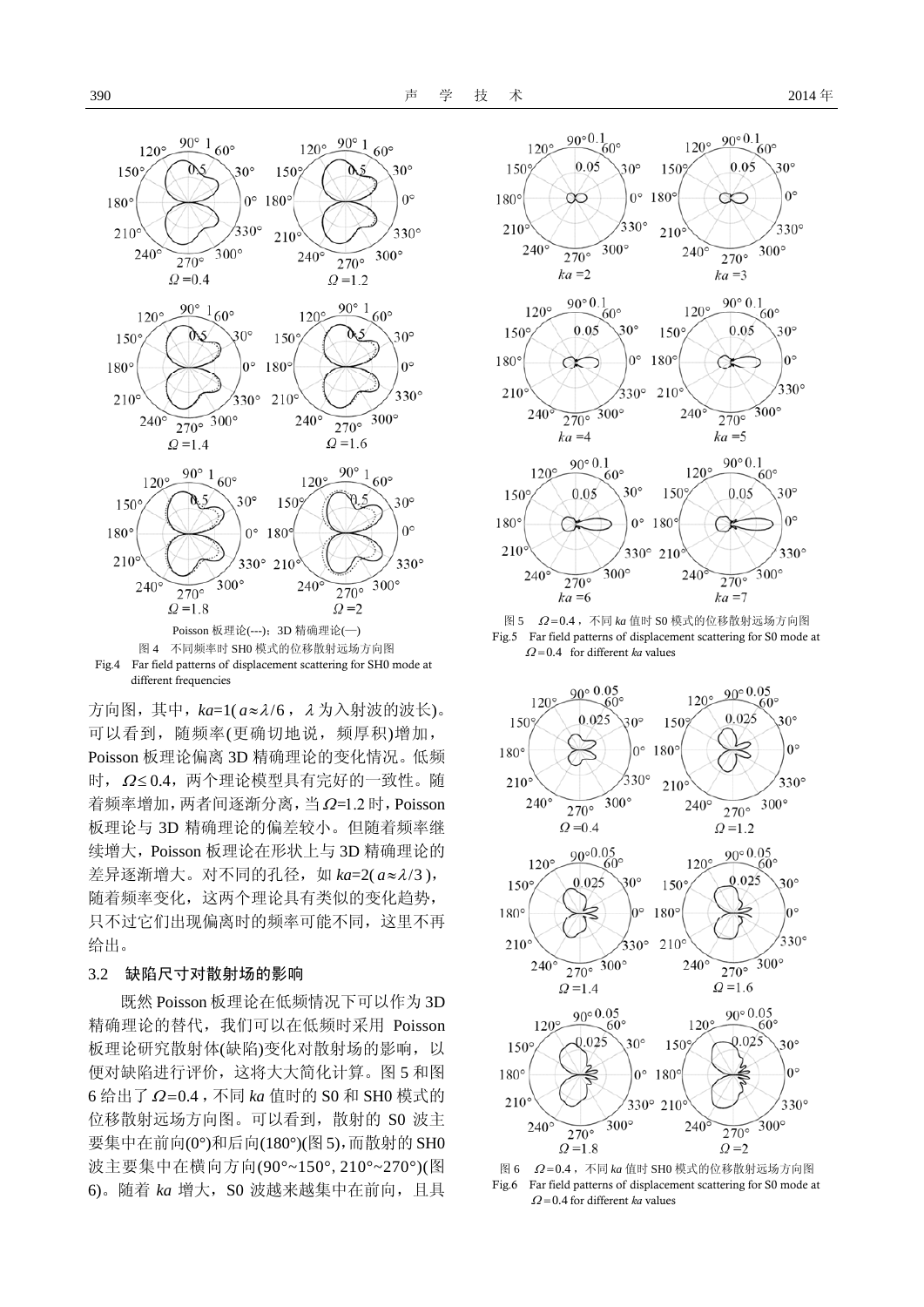有更强的波束指向性和更大的幅值(图 5)。同样, 随 *ka* 增大,SH0 波在横向方向也具有更大的幅值 (图 6)。更清晰的比较显示在图 7 中,可以看到,0°



Fig.7 Scattering patterns of S0 and SH0 modes for different *ka* values at  $\Omega$  = 0.4

散射角时的 S0 散射波幅值可以反映 *ka* 的变化,而 110°(或 250°,由于对称性,图中未给出)附近散射 角时 SH0 散射波的幅值也可以反映 ka 的变化, 且 这种变化近似线性, 如图 7(b)、7(d)所示, 以此可 以对缺陷的大小进行评判。

## 4 结 语

尽管 3D 精确理论在高频情况下求解散射场比 较精确,但是其计算过程繁琐,并且随着频率的增 高,模态数变多,计算复杂性变大。在低频情况下, 采用 3D 精确理论并没有显示出优越性。基于此, 本文用简单的 Poisson 板理论计算 S0 兰姆波对通孔 的散射,并与 3D 精确理论进行了对比,给出了 Poisson 板理论的适用范围。在此基础上,对 S0 和 SH0 的远场散射特性进行了研究,得出的结论是:

(1) Poisson 板理论是最低阶的描述膨胀波运动 的近似板理论, 仅在低频下(如对钢板,  $Ω ≤ 0.4$ , 相当于频厚积≤0.4MHz·mm)才可以给出较精确的 结果。

(2) 在低频限制下,Poisson 板理论相比 3D 精 确理论是一种较好的选择,可以极大地简化计算。 这是因为 3D 精确理论波场展开式中包含较多的传 播模式和非传播模式,而 Poisson 板理论仅含有两 个模式。实际上,为了避免兰姆波的频散和多模式 混叠,兰姆波检测多在低频情况下进行。

**(**3) S0 和 SH0 具有不同的散射场分布。S0 散 射波能量主要集中在前向和后向,其前向散射波幅 度随孔径增大线性增加。SH0 散射波能量主要集中 在横向方向,在某些散射角度方向散射波幅值也随 孔径呈近似线性变化。这两种模式都可以为缺陷无 损评价提供理论指导。

(4) 本文所用的理论和方法为用解析法求解兰 姆波在固体中的散射提供了基础。从入射场来说, 可以推广到任何可能的波型,如更高阶的对称模 式、弯曲波模式(反对称模式),也可以从平面波入 射推广到点源、有限宽度的源入射。从缺陷类型来 说,可以从通孔推广到盲孔,也可以从圆孔推广到 椭圆孔,甚至不规则孔。从材料来说,也可从各向 同性材料推广到各向异性复合材料。

#### 参考文献

[1] 郑阳, 何存富, 周进节, 等. 超声兰姆波斜入射裂纹时的散射特性 [J]. 机械工程学报, 2013, 49(4): 6-12. ZHENG Yang, HE Cunfu, ZHOU Jinjie, et al. Scattering characteristic of Lamb wave at crack with oblique incident[J]. J. Mech.